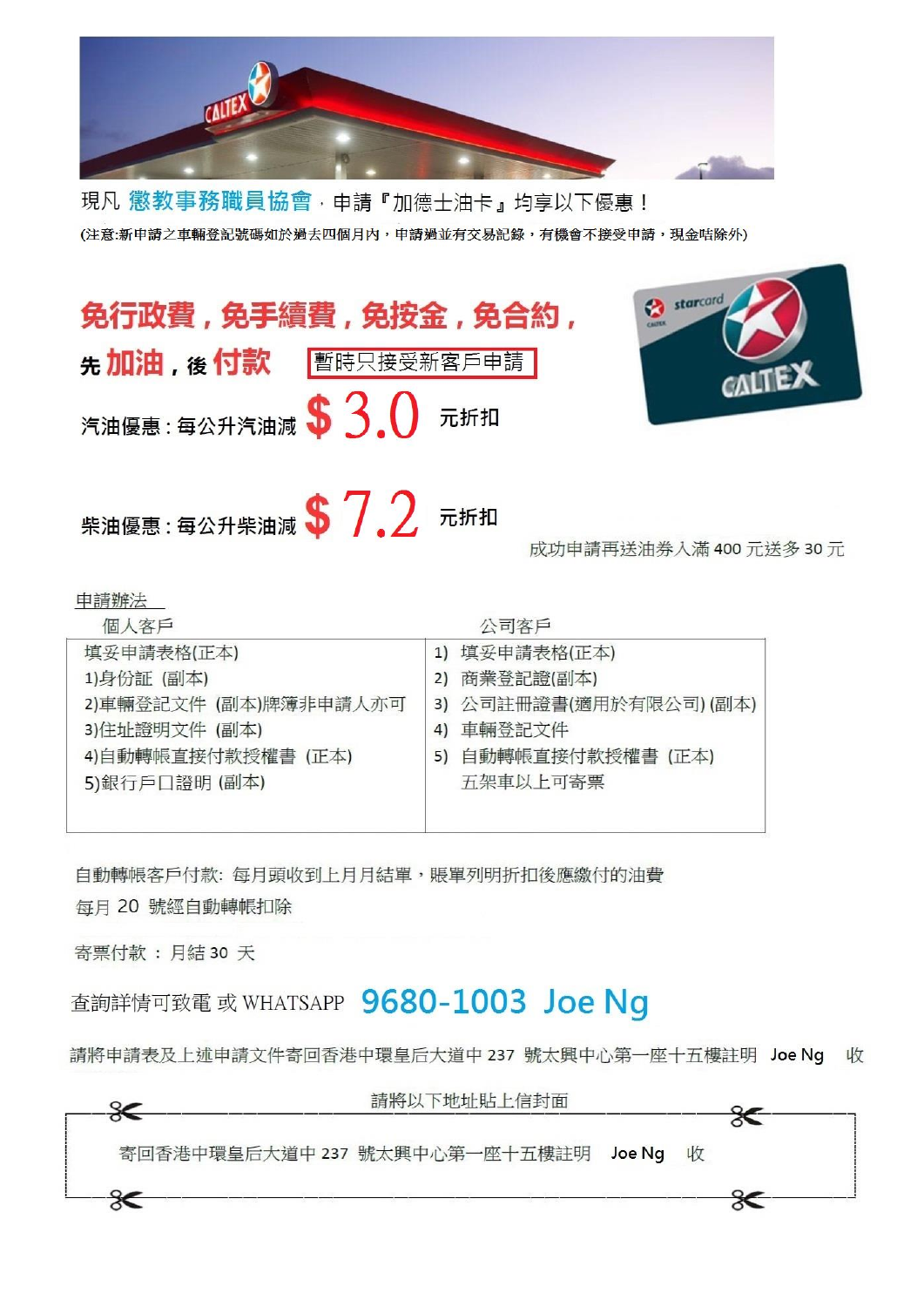

从贬婴高好杏港有很云司

Ming Xing Investment Co., Ltd.

A Caltex Industrial Petroleum Product Dealer

**Ds / Ob ID Rg AdDd JN**

Personal Account Application Form

| Name                            |                         |                               | 姓名   |                              |
|---------------------------------|-------------------------|-------------------------------|------|------------------------------|
| H.K.I.D. No.<br>香港身份證號碼         |                         | Home No.<br>住宅電話號碼            |      |                              |
| Office No.<br>辦公室電話號碼           |                         | Mobile No.<br>手提電話號碼          |      |                              |
| Home/Office Address<br>住宅或辦公室地址 |                         |                               |      |                              |
| E-mail Address<br>電子郵件地址        |                         | @                             |      | Web Acc<br>O:                |
| Vehicle Reg. No<br>車輛登記號碼       | Name of Owner<br>登記車主全名 | Name Embossed (max. 27 char.) | 咭上名稱 | <b>Monthly Limit</b><br>每月限額 |
|                                 |                         |                               |      |                              |
| 2                               |                         |                               |      |                              |
| 3                               |                         |                               |      |                              |

Please complete & return the ORIGINAL *Application form* and *Direct-debit form* and the PHOTOCOPIES of following documents: (1) H.K.I.D./Passport (2) H.K. Vehicle registration certificate (3) Proof of address (e.g. Bank Statement)

|  | 請填妥及遞交本 <i>申請表 及 直接付款授權書</i> 之 <b>正本</b> 及下列文件之 <b>影印本:</b> |  |  |
|--|-------------------------------------------------------------|--|--|
|  |                                                             |  |  |

(1) 香港身份證或護照 (2) 香港汽車登記證 (3) 地址證明 (例:銀行月結單)

Attention:- Those "Vehicle Registration Numbers" submitted for application, which have been registered with Caltex for the StarCard and have transaction within 6 months are not eligible for application.

- Interest (at the rate of 2% per month) will be applied for overdue payment, details please refer to the invoice.

- Client information security has long been our company's utmost concern. Personal information provided by our clients as well as other client information shall be securely guarded and shall not be disclosed.

注意:- 新申請之車輛登記號碼如於過去六個月內,曾登記『加德士能源咭』並有交易記錄者,將不獲接受申請。

- 逾期利息(每月兩厘息)將適用於逾期欠款金額,有關資料請參照發票。

- 本公司長久以來對客戶個人資料保障極為重視,任何客戶所提供或本公司所得到的客戶資料將被給予嚴緊的保護,以防外洩。

Please read before signing 請細閱後簽名:

I hereby warrant that the above information is true and correct and request that an account be opened and the StarCard(s) be issued to me. I undertake to settle the account (payment to "Ming Xing Investments Co., Ltd.'s" designated account) on or before the due date as shown in the statement of account. I authorize "Ming Xing Investments Co., Ltd." To exchange and receive credit information pertaining to me. I note that the Terms and Conditions of the StarCard(s) will be set out in the package delivering the StarCard(s) to me. I further agree that my uses of the card(s) will mean my acceptance of the terms and conditions. "Ming Xing Investments Co., Ltd." Reserves the right to terminate the card service.

The Applicant acknowledges that in the event of The Applicant defaults in repayment of any amount from time to time due to Ming Xing ("MX"). MX is entitled to appoint any third parties, including but not limited to debt collection agencies and legal representative and/or institute legal proceedings at any time without prior notice against The Applicant for recovery of any sum due by The Applicant to MX. The Applicant agrees to indemnify MX against all costs and expenses ("collection costs") incurred in connection with the appointment of the said parties provided that the total collection costs recoverable against The Applicant shall in normal circumstances not exceed 30% of the aggregate outstanding balance of The Applicant's account, and against all legal costs and expenses reasonably incurred by MX in enforcing payment via legal process.

本人茲申請開戶及發予能源咭、並保證上述資料全部正確無誤、及授權「明興商行香港有限公司」取得及交換有關本人之信貸資料。本人定 必依照「明興商行香港有限公司」規定於月結單內所訂明之付款到期日前向「明興商行香港有限公司」之指定賬戶繳清全部款項。本人明白 使用能源咭的條款及細則,將詳列於隨咭附上的文件內,並明白使用該咭將被視為接受該條款及細則。「明興商行香港有限公司」保留終止能 源咭服務之權利。

申請人確認,在無須向申請人作出預先通知的情況下,「明興商行香港有限公司」("明興") 有權委托任何第三者包括但不限於代收帳款的 機構及/或法律代表及/或展開法律程序,向申請人收取及/或追收不時所欠明興的欠款。申請人同意就明興委托收帳款機構而引致之一切費用 及開支而向明興作出彌償,惟可向申請人收回的代收帳款費用總額,在一般情況下不會超過申請人須負責支付未清償帳戶總結欠的 30%,並就 明興透過法律程序強制付款所合理引致之一切費用及開支而向明興作出彌償。

Applicant's Signature 申請人簽署 Date 日期

Contact 聯絡 Tel.電話:2851-3297 Fax.傳真:2815-3108 e-mail 電郵:info@mxi.com.hk

香港上環 皇后大道中 237 號 太興中心第一座十五樓 Web 網址: www.mxi.com.hk

15/F., Tower 1, Tern Centre, 237 Queen's Road Central, Hong Kong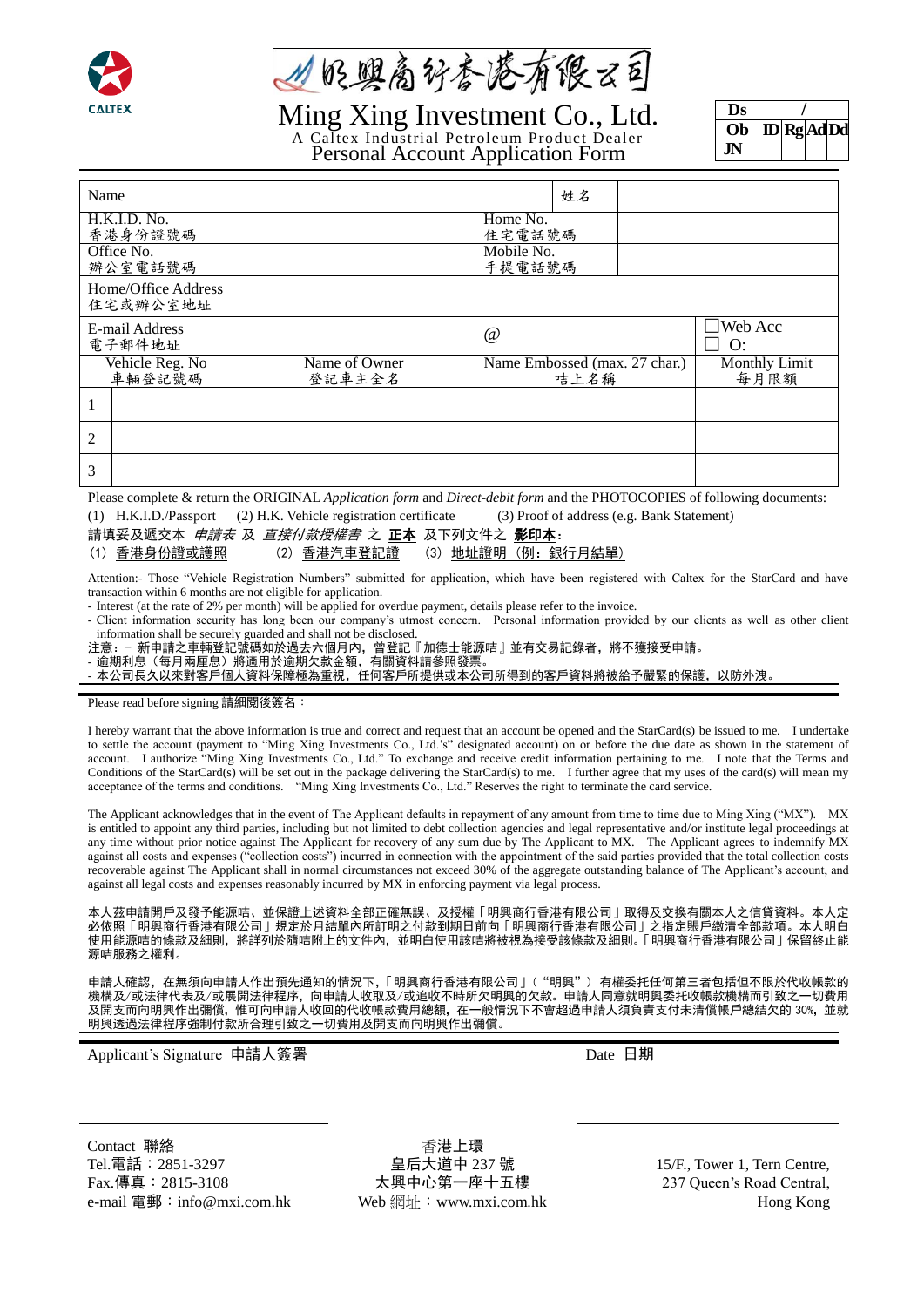**\*\*\*** 樣本 **/ SAMPLE \*\*\***

**"If altered, please countersign next tothe amendment"** 〝如有塗改,請在旁邊加簽〞

## DIRECT DEBIT AUTHORISATION 直接付款授權書

| My/Our Bank Name and Branch 本人/吾等之銀行及分行之名稱                                   |                                                               | Bank No.<br>銀行號碼                                                    | Branch No.<br>分行編號            |                | My/Our Account No.本人/吾等之賬戶號碼 |                                                                      |
|------------------------------------------------------------------------------|---------------------------------------------------------------|---------------------------------------------------------------------|-------------------------------|----------------|------------------------------|----------------------------------------------------------------------|
|                                                                              | <b>HSBC</b>                                                   |                                                                     |                               | $\overline{2}$ | 3                            | $\mathfrak{H}$<br>9<br>$\Omega$<br>8<br>4<br>6                       |
| #My/Our Name(s) as recorded on Statement/Passbook 本人/吾等在結單/存摺上所紀錄之名稱         |                                                               |                                                                     |                               |                |                              | Contact Tel. No.聯絡電話號碼                                               |
|                                                                              |                                                               | <b>CHAN TAI MAN</b>                                                 |                               |                |                              | 98xx 1xx0                                                            |
| +Limit for Each *Payment<br>每次付款之限額                                          | +Expiry Date 到期日                                              | My/Our Address as recorded on Statement/Passbook 本人/吾等在結單/存摺上所紀錄之地址 |                               |                |                              |                                                                      |
|                                                                              | 目YY 年<br>DDE                                                  | Flat 50B, Tai Man House, Tai Man Estate, Hong Kong                  |                               |                |                              |                                                                      |
|                                                                              |                                                               |                                                                     |                               |                |                              |                                                                      |
|                                                                              | #Name of Debbor (if other than Account Holden)債務人之姓名(若非賬戶持有人) |                                                                     | +My/Our Signaturer(s)本人/吾等之簽名 |                |                              |                                                                      |
|                                                                              |                                                               |                                                                     |                               |                |                              | 存摺上之簽名                                                               |
|                                                                              | +Debtor's Reference (Compulsory Field 債務人參考                   |                                                                     |                               |                |                              | Signature of Bank Account Holder(s)                                  |
|                                                                              |                                                               |                                                                     |                               |                |                              |                                                                      |
| For Bank                                                                     | <b>Signature Verified</b>                                     |                                                                     |                               |                |                              |                                                                      |
| Use Only $\blacktriangleright$<br>銀行專用                                       |                                                               |                                                                     |                               |                |                              |                                                                      |
|                                                                              | 此欄由明興公司填寫                                                     |                                                                     |                               |                |                              |                                                                      |
| 請留空白                                                                         |                                                               |                                                                     |                               |                |                              |                                                                      |
| Please not fill in                                                           |                                                               |                                                                     | For Office Use Only           |                |                              |                                                                      |
|                                                                              | 請確保使用的簽名與 閣下之銀行賬戶上登記的簽名相同                                     |                                                                     |                               |                |                              |                                                                      |
| Please ensure the signature used is the same as that registered on your bank |                                                               |                                                                     |                               |                |                              |                                                                      |
| <b>Bank Code</b>                                                             | Name of Bank 銀行名稱                                             |                                                                     | <b>Bank Code</b>              |                |                              | Name of Bank 銀行名稱                                                    |
| 銀行編號                                                                         |                                                               |                                                                     | 銀行編號                          |                |                              |                                                                      |
| 003                                                                          | STANDARD CHARTERED BANK                                       |                                                                     | 020                           |                | WING LUNG BANK LIMITED       |                                                                      |
| 渣打銀行                                                                         |                                                               |                                                                     |                               |                | 永隆銀行有限公司                     |                                                                      |
|                                                                              | 004<br>HK & SHANGHAI BANKING CORP, LTD,                       |                                                                     | 024                           |                |                              | HANG SENG BANK LTD.                                                  |
|                                                                              | 香港上海匯豐銀行有限公司                                                  |                                                                     |                               |                |                              | 恒生銀行有限公司                                                             |
| 006                                                                          | <b>CITIBANK</b><br>キナキム・ハロ オー                                 |                                                                     | 025                           |                |                              | SHANGHAI COMM. BANK LTD.<br>가 <del>스 - 사</del> 새쓰시다 시구 - 카마 - 시 - 그러 |

| 006 | <b>CITIBANK</b>                   | 025              | SHANGHAI COMM. BANK LTD.      |
|-----|-----------------------------------|------------------|-------------------------------|
|     | 花旗銀行                              |                  | 上海商業銀行有限公司                    |
| 007 | <b>JPMORGAN CHASE BANK</b>        | 027              | <b>BANK OF COMMUNICATIONS</b> |
|     | 摩根大通銀行                            |                  | 交通銀行                          |
| 009 | <b>BANK OF AMERICA (ASIA) LTD</b> | 028              | Public Bank (HK) Ltd.         |
|     | 美國銀行亞洲有限公司                        |                  | 大眾銀行(香港)有限公司                  |
| 011 | AMERICAN EXPRESS BANK LTD.        | 035              | WING HANG BANK LTD            |
|     | 美國運通銀行                            |                  | 永亨銀行有限公司                      |
| 012 | BANK OF CHINA (HKG) LTD.          | $\overline{039}$ | CHIYU BANKING CORP, LTD.      |
|     | 中國銀行香港有限公司                        |                  | 集友銀行有限公司                      |
| 015 | <b>BANK OF EAST ASIA, LIMITED</b> | 040              | DAH SING BANK LIMITED         |
|     | 東亞銀行有限公司                          |                  | 大新銀行有限公司                      |
| 016 | DBS BANK (HK) LTD.                | 041              | LIU CHONG HING BANK LTD.      |
|     | 星展銀行香港有限公司                        |                  | 廖創興銀行有限公司                     |
| 017 | FIRST PACIFIC BANK LTD.           | 043              | NANYANG COMM, BANK LTD,       |
|     | 第一太平銀行有限公司                        |                  | 南洋商業銀行有限公司                    |
| 018 | CITIC KA WAH BANK LIMITED         | 128              | FUBON BANK (HK) LTD.          |
|     | 中信嘉華銀行有限公司                        |                  | 富邦銀行(香港)有限公司                  |

如要設定,直接付款授權書上設定之"每月付款限額"= 油咭申請表上設定之限額總數的兩倍(每咭最低設定 HK\$1,000.-) If do, the Limit set on the Direct Debit Authorization Form = TWICE of the Total Limit set on the StarCards. (min HK\$1,000/card)